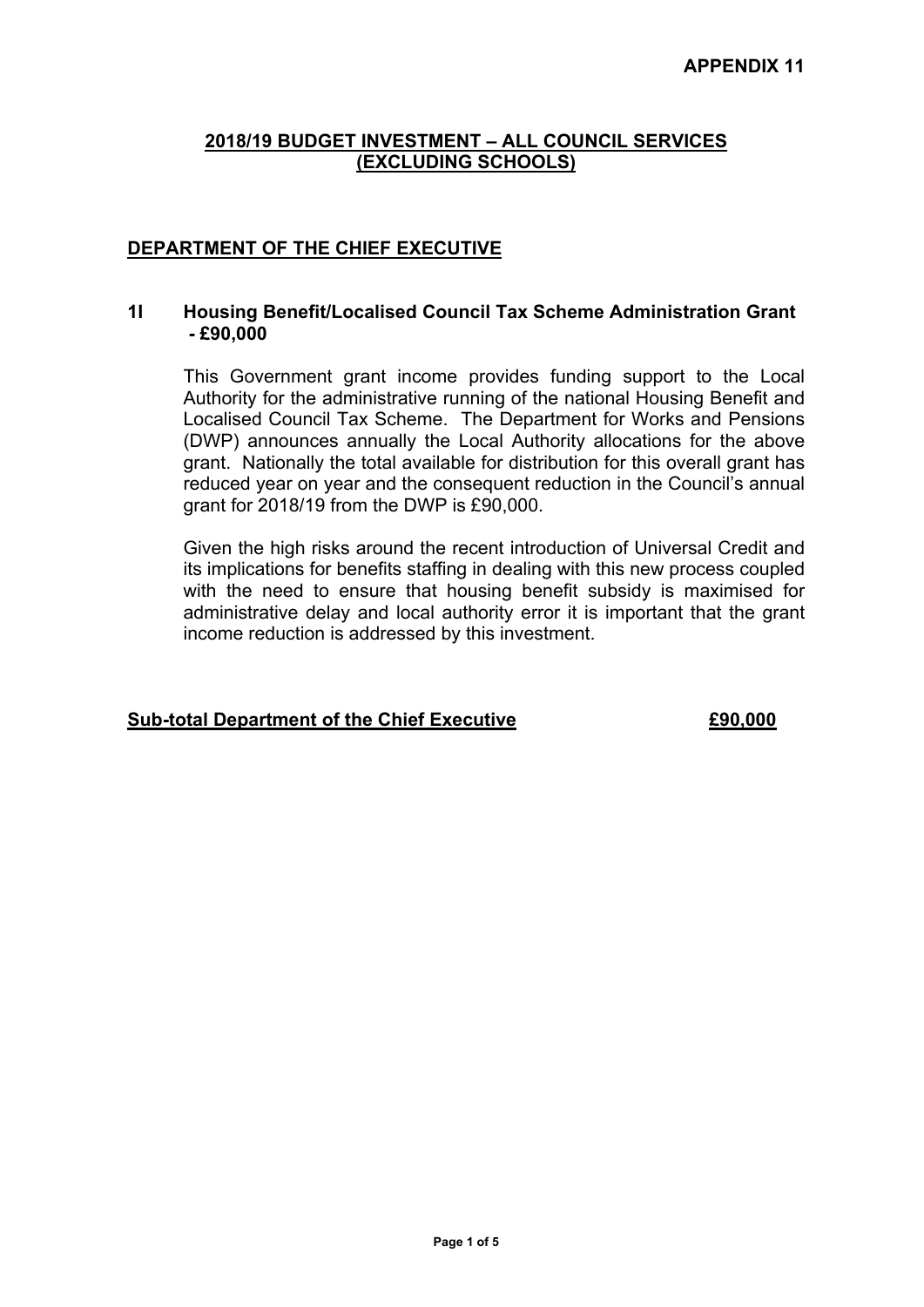# **DEPARTMENT FOR PEOPLE**

## **2I Delivering on our statutory duties for learners with SEND – £95,000**

The current performance in delivering SEND statutory duties, especially with regard to EHCP timeliness is the focus or rapid improvement by the Council. subject to a rapid improvement plan. The considerable increase in the number of EHCP requests that we are facing is predicted to continue as parents seek support for their children and this investment will ensure that firstly the statutory deadline of transfers of statement to ECHP will be met in full by the deadline of March 2018, and secondly to ensure that we deliver good services to learners and their families going forwards. Currently there are staff employed through the use of the SEND Education Reform Grant (ERG). In March 2018 all LAs face the removal of the ERG which will significantly impact staffing numbers in the SEND teams associated with delivering this vital service. This investment will ensure continued improvement and sustained performance in this area.

## **3I PVI placements and In-house Fostering Care - £1,200,000**

This pressure comes from a significant increase in care numbers due to several large sibling groups being brought into care as well as high cost secure placements. Despite improved recruitment of in-house foster carers, we are currently running at around 118% capacity with in house carers. In addition to this there is an additional national capacity problem in respect of PVI fostering provision. Over the past six months external foster placements for older young people are often not found which results in emergency residential placements which increases the cost by on average £2,500 per week and on some occasions much higher.

In addition, there is a shortage of residential placements, which has led to an increase in prices for residential care as demand outstrips supply. Although we have actions in place to prevent overspend and invest in projects such as Edge of Care which supports more children returning home, we require additional investment to meet these nationally driven demand.

## **4I Learning Disabilities costs of transitions - £500,000**

There is a requirement for additional budget to fund the transition costs of supporting individuals with a Learning Disability who will reach the age of 18 and meet the eligibility criteria for adult social care interventions. This additional support will consider the person's skills and ambitions and contribute to positive outcomes in their lives. We have seen an increase in the number of individuals being supported over previous years and based on transition from children's and historical trend we estimate an additional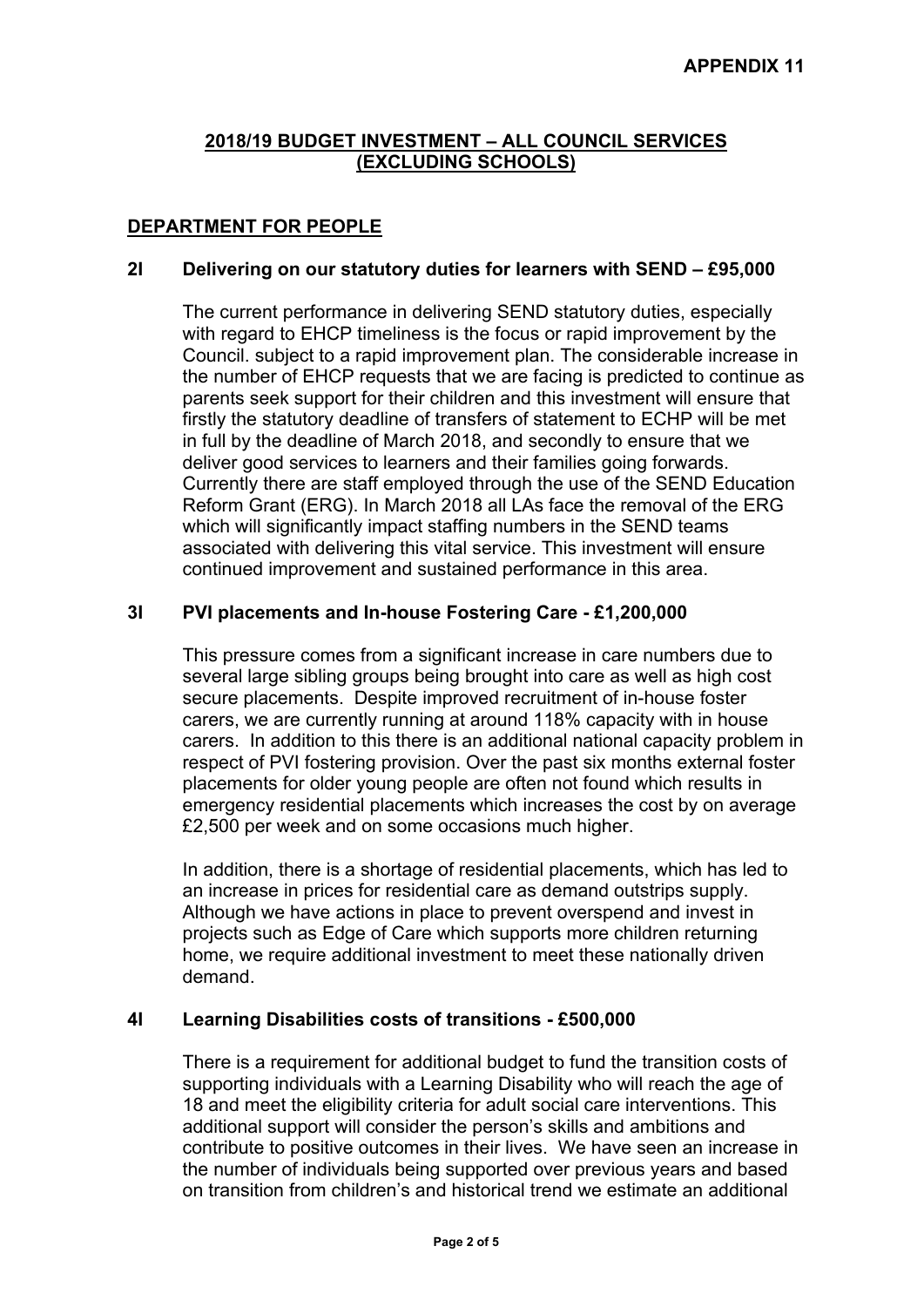36 people will require supporting for 2018/19. This finding is based on the council's contribution to these additional 36 individuals and we expect this to be a reasonable estimate of the expenditure that will be required to support these additional clients.

## **5I Deprivation of Liberty Assessments - £150,000**

There is a requirement for additional budget to cover the increased demand for the Deprivation of Liberty Safeguards. This follows the 2014 High Court Ruling which considerably widened the applicability of the deprivation of liberty safeguards and increased the number of requests for Best Interest Assessments/S12 psychiatrist assessments and separately, for people living in supported living/extra care housing, to make applications to the Court of Protection. It is a statutory function of the local authority to carry out DOLS assessment within the prescribed timescales. Additional investment is based on historical increases in referrals, which we estimate to continue to increase.

## **6I Older People Demographics - £500,000**

There is a requirement for additional budget to cover the increased demand for care for Older People. This is due to the rise in the life expectancy of the residents in Southend who as a consequence remain in their own homes with a domiciliary care package/direct payment which will reduce their social isolation and increase their quality of life. This approach also aligns with the Care Act requirements to consider an individual's wellbeing and prevent, reduce or delay the need for more costly interventions. Supporting people in their own homes is a key priority as well as a more cost effective way in comparison to within a residential environment.

Between 15/16 and 16/17 we have seen a 3.4% increase in the cost of direct payment provision and an 11.7% increase in the cost of community homecare provision. These increases in demand, which coincide with the increasing population of older people in Southend, which continues through 17/18 and 18/19 will put added pressure on community service investment. Over the longer term Southend will experience higher growth of older population than England.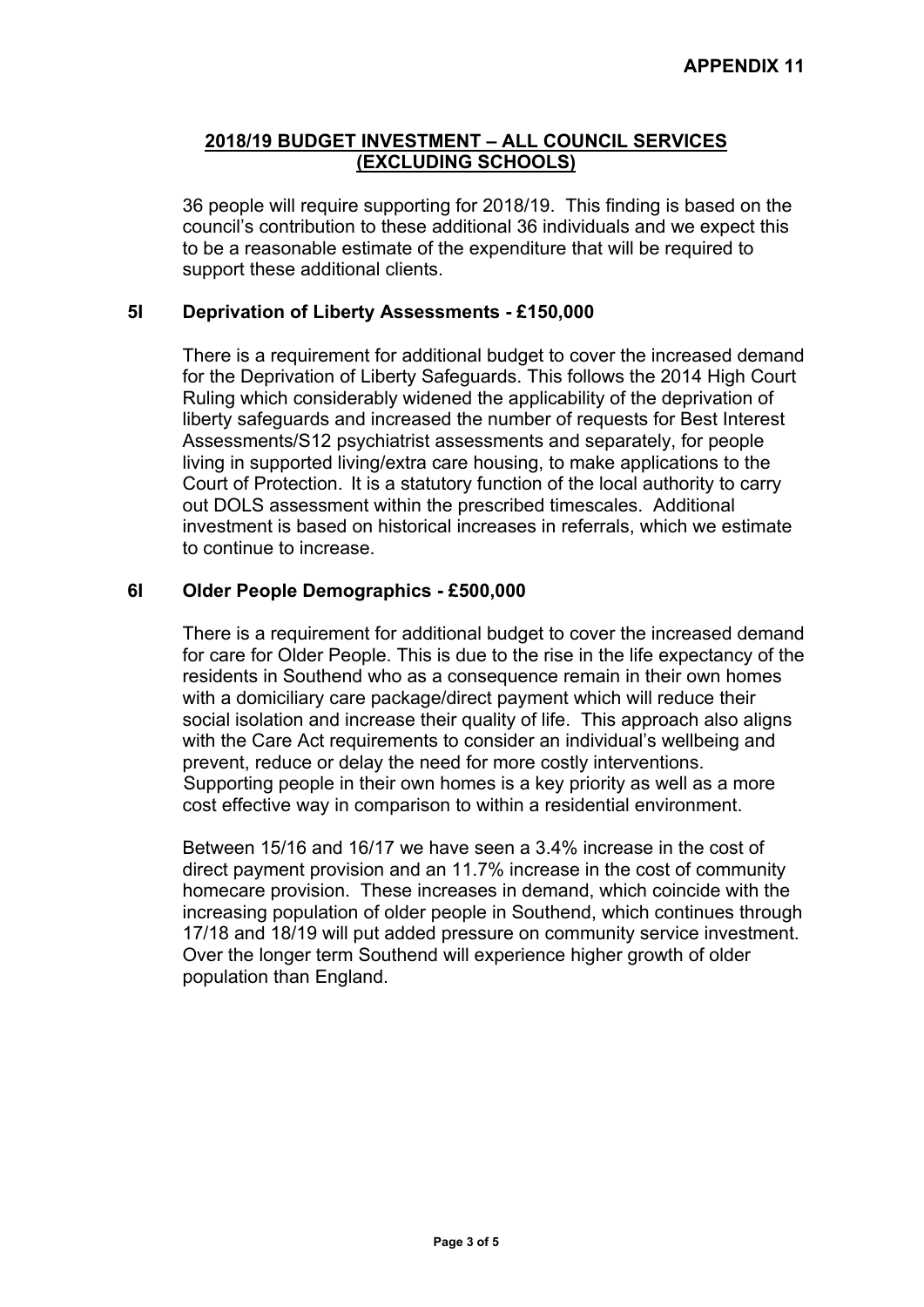#### **7I National Living Wage - £960,000**

There is a requirement for additional investment to cover the forthcoming increase in the cost of care provision due to the increase of the national living wage. The increase in wage costs for care providers will have an impact on the amount paid for care by the Council.

This investment relates to the council's duty to assist vulnerable adults who meet the criteria for social care intervention.

#### **Sub-total Department for People £3,405,000**

## **Adult Social Care Resources will fund the four proposals (4I to 7I) totalling £2,110,000**

## **DEPARTMENT FOR PLACE**

## **8I Liquid Logic System (application support) - £60,000**

The Application Support team in the ICT service will require a further member of staff at level 9 to provide the required ICT support to the new adults and children care system.

#### **9I CCTV service - £130,000**

The Council's CCTV service is being both modernised and extended. Currently the support and maintenance agreement on the exisitng cameras costs £43k pa. but this is estimated to grow to £113k pa. (an increase of £70k) as the cameras are improved in specification and increased in number.

The new CCTV service will also require additional support from ICT. It is estimated that this will be a level 9 role and report within the applications support team.